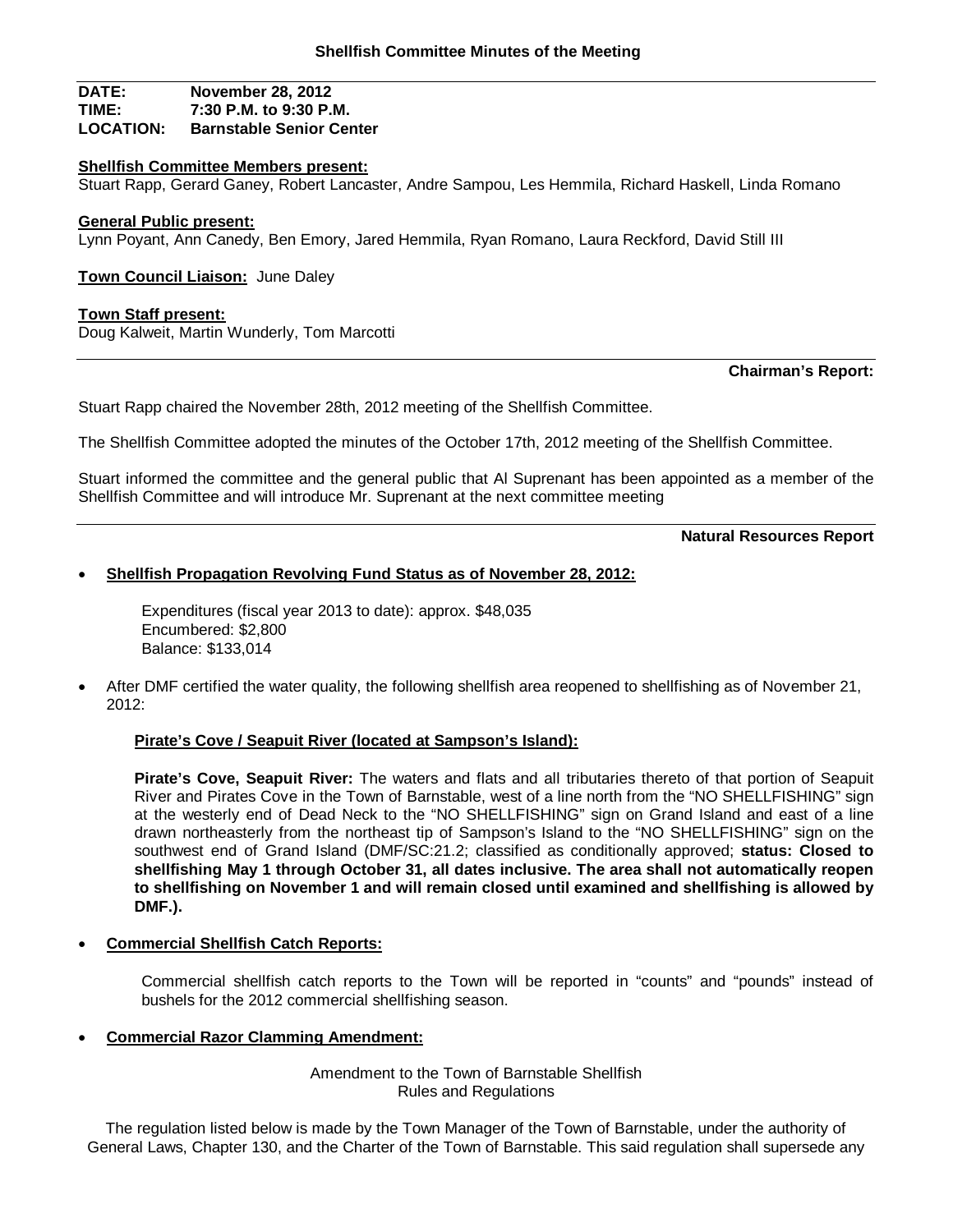former shellfish regulations and shall continue in force until rescinded or replaced by the Town Manager, or until the authority to make and enforce shellfish regulations has been repealed.

# **NORTHSIDE COMMERCIAL RAZOR CLAM HARVEST AMENDMENTS**

407-36C(1): Harvest days. The commercial harvest of jackknife clams and common razor clams shall be allowed Monday through Saturday. **(Exception: The commercial harvest of jackknife clams and common razor clams only shall be allowed east of Scudder Lane Landing and west of the Barnstable Yacht Club pier within the Scudder Lane Recreational Shellfishing Area (DMF/CCB:31.20), as defined, on Mondays, Tuesdays, Thursdays and Fridays only, effective November 21, 2012 through December 31, 2012. The harvest of jackknife clams and common razor clams is prohibited from two hours after low tide to two hours prior to the next low tide, based on the Boston Tide Calendar issued by Natural Resources. All other commercial jackknife clam and common razor clam shellfishing regulations remain in effect.)**

407-45A: Scudder Lane Recreational Shellfishing Area, as defined, **(Exception: for commercial jackknife clam and common razor clam shellfishing between November 21, 2012 and December 31, 2012. as defined in regulation 407-36C(1) above.)**

# **Management Closure for Oyster Seed Protection:**

### **TOWN OF BARNSTABLE SHELLFISH MANAGEMENT CLOSURE UNDER THE AUTHORITY OF BARNSTABLE SHELLFISH REGULATION 407-8G and 407-15F**

# **CLOSED PORTION OF BARNSTABLE HARBOR FOR OYSTER SEED PROTECTION:**

**Effective Saturday, December 15, 2012 the waters, foreshores and tidal flats between the signposts located at Calves Pasture Point west of the Scudder Lane landing to the NR "No Shellfishing" buoys located seaward from said signposts is indefinitely closed to the harvest of all shellfish and seaworms. (see maps)**

 The Natural Resources Program and Aquacultural Research Corporation of Dennis, Ma. and Barnstable County in a cooperative effort are implementing an experimental shellfish propagation project in Barnstable Harbor. The project entails the remote setting of oysters, the nursery culture of juvenile oysters and the seeding of an oyster habitat within the area defined above. The nursery phase of the project has been successfully completed and juvenile oysters have been seeded in the area. The demarcated area as defined above will remain closed indefinitely to allow for continued protection of the seed oysters. It is the hope of all those involved in this project that any inconvenience to anyone's use of the public lands and resources in the harbor is compensated by the successful enhancement of the natural resources of the harbor for the benefit of all. Thank you for your cooperation. For more information please contact the Natural Resources Office.

# **Shellfish Aquaculture License Application**

The Shellfish Committee reviewed, discussed and approved a motion recommending that the shellfish aquaculture license application of Jared Hemmila be approved by the Town Manager. Les Hemmila recused himself from the discussion. Jared explained his proposal and answered questions of the Shellfish Committee. Aaron Hemmila proposed to transfer his site (ng025) to the applicant. The applicant's proposed shellfish aquaculture site is located in Barnstable Harbor (site ng025; 2.0 acres). A public hearing for the proposed transfer application was held on Wednesday, November 21st, 2012 in the Selectman's Conference Room, Town Hall Building, 367 Main Street, Hyannis, MA.

### **Piers, Dredging and Shellfish Habitat Issues:**

Tom Marcotti informed the Shellfish Committee of the following dredging projects.

**Applicant:** 235 & 237 Seapuit Road Realty Trust

Application: Amendment request to allow for an expanded maintenance dredge foot print area of +/- 1,754 square feet within the turning basin and for dredging an additional  $+/-$  300 feet of the 40 foot wide channel resulting in the removal of an additional +/- 1,300 cubic yards of sediment.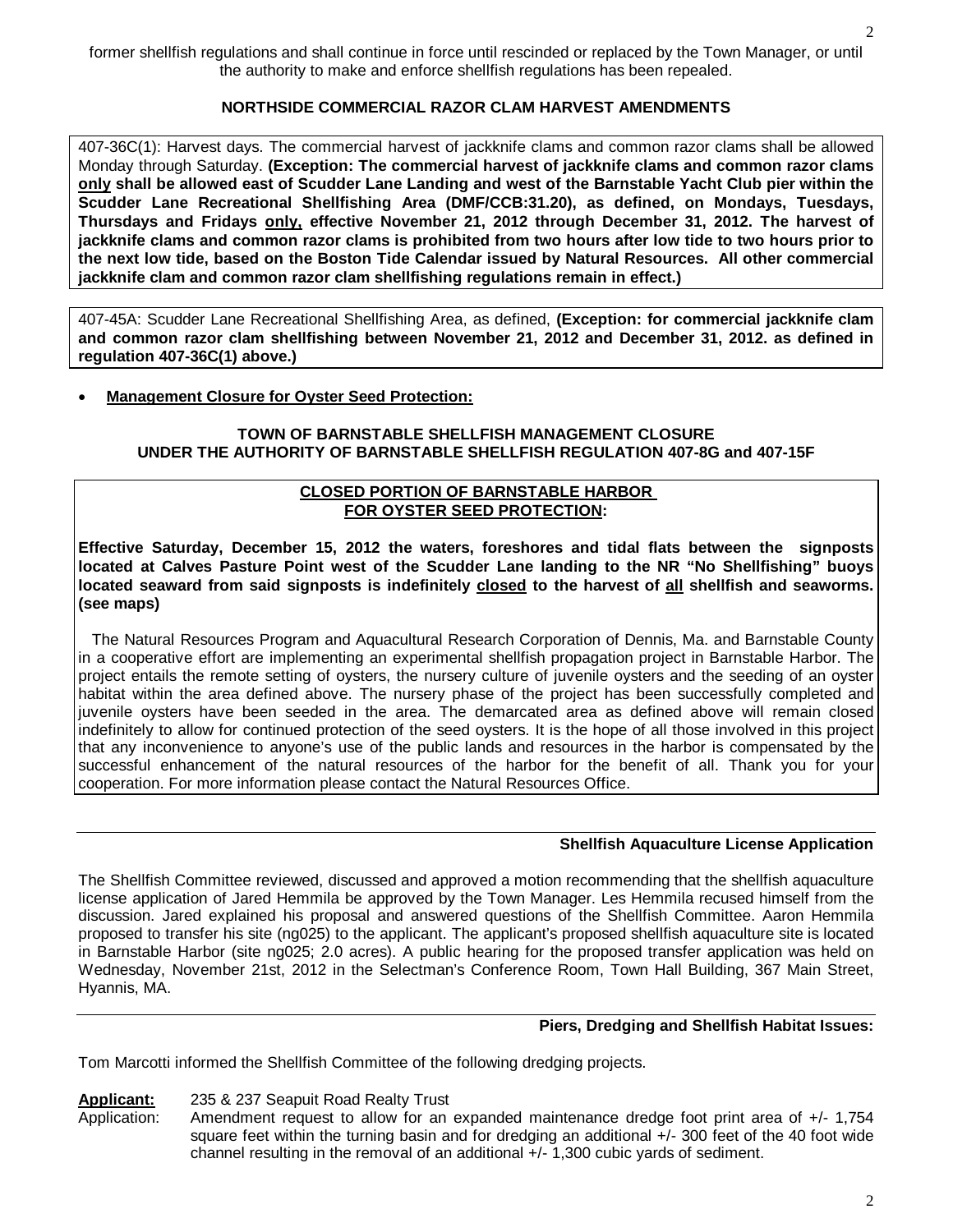The Town of Barnstable is currently dredging around the Cotuit Town pier and depositing the sediments on Sampson's Island.

### **Old Business**

Natural Resources Office submitted proposed changes to the Town of Barnstable Shellfish Ordinances Chapter 1; Article 1; Section 5 and Fine Schedule.

Proposal: Section 1.5; Amend the Town of Barnstable Ordinances Chapter 1; Article 1; Section 5 by deleting the crossed out fines and adding the fines highlighted in **bold.**

### **§ 1-5. General Provisions.**

| <b>Offense</b> | Fine |
|----------------|------|
|                |      |

| Shellfishing without a valid permit                                                                              | \$50 \$100  |       |
|------------------------------------------------------------------------------------------------------------------|-------------|-------|
| Taking of shellfish during a closed season                                                                       | \$50 \$100  |       |
| Taking of shellfish on a closed day                                                                              | $$75$ \$100 |       |
| Removing shell from shellfish before coming ashore                                                               | \$75        |       |
| Taking shellfish in excess of family weekly limit or the amount allowed on<br>a special family permit \$75 \$100 |             |       |
| Taking scallops in excess of family weekly limit                                                                 | \$75        |       |
| Taking scallops in other than designated area                                                                    | \$75        |       |
| Taking sea worms on a Saturday                                                                                   | \$15        |       |
| Taking sea worms in excess of 100 per family per week                                                            | \$15        |       |
| Selling shellfish, sea worms or eels with a family permit                                                        | \$75 \$200  |       |
| Failure to visibly display permit while shellfishing                                                             |             | \$15  |
| Transfer of family permit                                                                                        | \$15        |       |
| Shellfishing under 12 years old without licensed adult                                                           | \$15        |       |
| Shellfishing in closed area and/or damaging public and/or private                                                |             | \$100 |
| culturing gear in a closed area                                                                                  |             |       |
| Taking shellfish in excess of commercial daily limit                                                             | \$300       |       |
| More than two commercial permits per boat                                                                        | \$75        |       |
| Commercial possession of more than 5% seed per batch of shellfish                                                | \$300       |       |
| Recreational possession of more than 5% seed per batch of shellfish                                              | \$300 \$100 |       |
| Taking scallops without a well-defined annual growth ring                                                        |             | \$25  |
| Using other than tools permitted for shellfishing                                                                | \$75        |       |
| Use of scallop dredge in excess of 32 inches width                                                               | \$75        |       |
| Dredging scallops in air temperature below 28°F.                                                                 |             | \$15  |
| Diving for shellfish without displaying proper flag                                                              |             | \$75  |
| Taking of shellfish from any shellfish grant                                                                     | \$100 \$300 |       |
| Shellfishing during nighttime hours as defined                                                                   | \$300       |       |
|                                                                                                                  |             |       |

Natural Resources Officer, Martin Wunderly presented and reviewed in detail each proposed regulation amendment and the fine schedule change. The Shellfish Committee approved a motion to add a change to one of the fines (Taking of shellfish from any shellfish grant \$100 \$300). The Shellfish Committee approved a motion recommending to amend the fine schedule as proposed by the Natural Resources Office as stated above.

The Shellfish Committee further discussed the request by William Clark on behalf of Barnstable County to have the Town pay the County a fee of \$10.00 per recreational license and \$50.00 per commercial and aquaculture license sold per year which monies would help the County pay for the purchase of the property known as 99 Chapin Beach Rd., Dennis consisting of some 39 acres of land and the buildings located thereon. The Shellfish Committee agreed note to vote on the matter.

The Shellfish Committee unanimously approved a motion that the Shellfish Committee meet on the third Wednesday of each month during 2013.

#### **Other Business**

The Shellfish Committee discussed Matt Ostrowski's concept of making town shellfishing permits mandatory for harvesting shellfish specifically from Town "shellfish relay areas" in order to eliminate the harvest by Native Americans in these areas. The discussion involved the debate and definitions regarding "value added", "cultured"